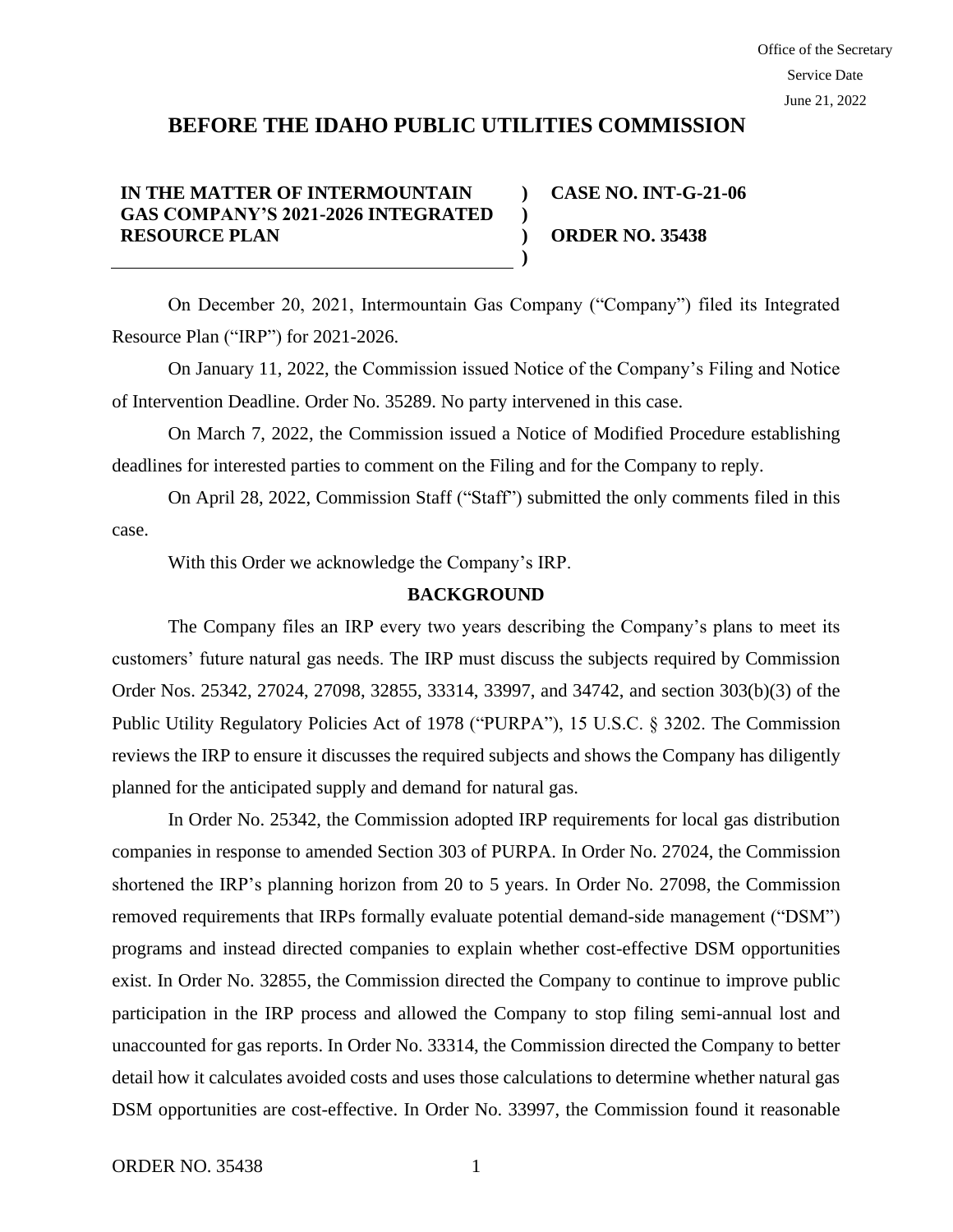for the Company to convene an IRP advisory group to develop future IRPs that comprehensively and transparently consider demand, existing resources, and potential supply and demand-side options for meeting any deficits.

Finally, in Order No. 34742, the Commission found it reasonable for the Company to include an analysis of the options it considered to resolve deficits and achieve the most costeffective, least risk solutions, and to use actual peak information from the Company's Advanced Metering Infrastructure ("AMI") meters to validate the peak consumption estimates.

In summary, these orders direct the Company to file an IRP every two years that includes:

- 1. A forecast of future gas demand in firm and interruptible markets for each customer class, which includes the number, type, and efficiency of gas end-users as well as effects from economic forces on gas consumption;
- 2. An analysis of gas supply options for each customer class, which includes a projection of spot market versus long-term purchases for both firm and interruptible markets, an evaluation of the opportunities for using company-owned or contracted storage or production, an analysis of prospects for company participation in a gas futures market, and an assessment of opportunities for access to multiple pipeline suppliers or direct purchases from producers;
- 3. A comparative analysis of gas purchasing options and improvements in the efficient use of gas, and an explanation of whether there are cost-effective DSM opportunities;
- 4. The integration of the demand forecast and resource evaluations into a long-range (at least a five-year) plan describing the strategies designed to meet current and future needs at the lowest cost to the utility and its ratepayers;
- 5. A short-term (e.g., two-year) plan outlining the specific actions to be taken by the utility in implementing the IRP;
- 6. A progress report that relates the new plan to the previously filed plan; and
- 7. Conclusions and analyses informed by robust public participation and the most up to date information.

#### **THE 2021-2026 IRP**

The Company stated that it regularly forecasts the demand of its growing customer base and determines how to best meet the load requirements brought on by this demand. IRP at 1-2. The Company represented that, as of 2021, it had 387,000 customers in two major markets: the residential/commercial market and the large volume market. *Id*. at 2. The Company informed that residential and commercial customers primarily use natural gas for space and water heating and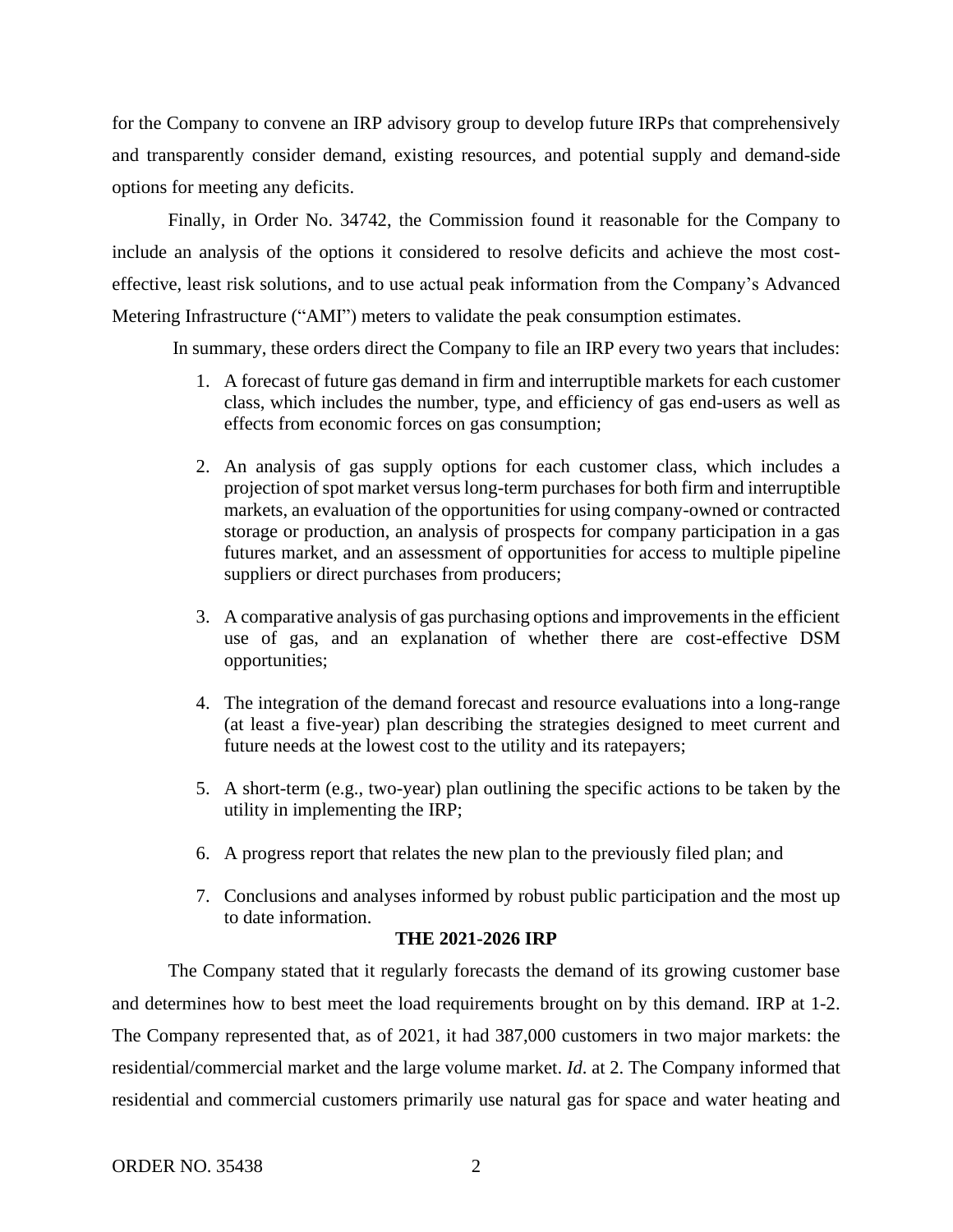that large volume customers transport natural gas through the Company's system for use in boiler and manufacturing applications. *Id.*

The Company stated that agricultural economy and the price of alternative fuels strongly influence large volume demand for natural gas. *Id*. During 2020, large volume sales and transportation accounted for nearly 50 percent of the throughput on the Company's system. *Id.*  The Company stated it forecasted changes in its peak-day loads due to customer growth under base case, high, and low growth economic scenarios. *Id.* In the IRP, the Company forecasted a base case growth scenario in which its total residential, commercial, and industrial peak-day loads increased each year for five years by an average of 2.18 percent in the base case scenario. *Id*. at 123. The Company saw no peak-day delivery deficits over the next five years when it matched its forecasted peak-day delivery against its existing resources. *Id.* at 4-5.

To enhance the IRP, the Company established the Intermountain Gas Resource Advisory Committee ("IGRAC") *Id*. at 4. The intent of the IGRAC was to provide a forum to facilitate public participation in developing the IRP. *Id*. The Company solicited advisory committee members from across its service territory and held meetings on a virtual platform and provided a comment period after each meeting to ensure timely feedback and incorporation into the IRP. *Id*. at 4, 5.

The Company also analyzed different geographic areas in its service territory to plan to meet any projected deficits in those areas. *Id*. at 10. In this IRP, the Company analyzed the Idaho Falls Lateral ("IFL), the Sun Valley Lateral ("SVL"), Canyon County Area ("CCA"), the State Street Lateral ("SSL"), Central Ada County ("CAC"), and the All Other segment. *Id.*

The Company represented that the IFL was 104 miles long and served cities between Pocatello and St. Anthony in eastern Idaho. *Id*. at 111. In the base case scenario, customers in the IFL were expected to increase by 9,493 (a 2.54 percent annualized growth rate) over the IRP period. *Id*. at 119. The Company stated that, after completion of its proposed capacity upgrade, there would be no deficit in the final year of the planning horizon under the base case scenario. *Id*. at 157.

The Company represented that the SVL was 68 miles long and had almost its entire demand at the far end of the lateral away from the gas source. *Id*. at 108. In the base case scenario, customers in the SVL were projected to increase by 1,262 (a 1.61 percent annualized growth rate) over the IRP period. *Id.* at 119. With continued demand growth, a second compressor station had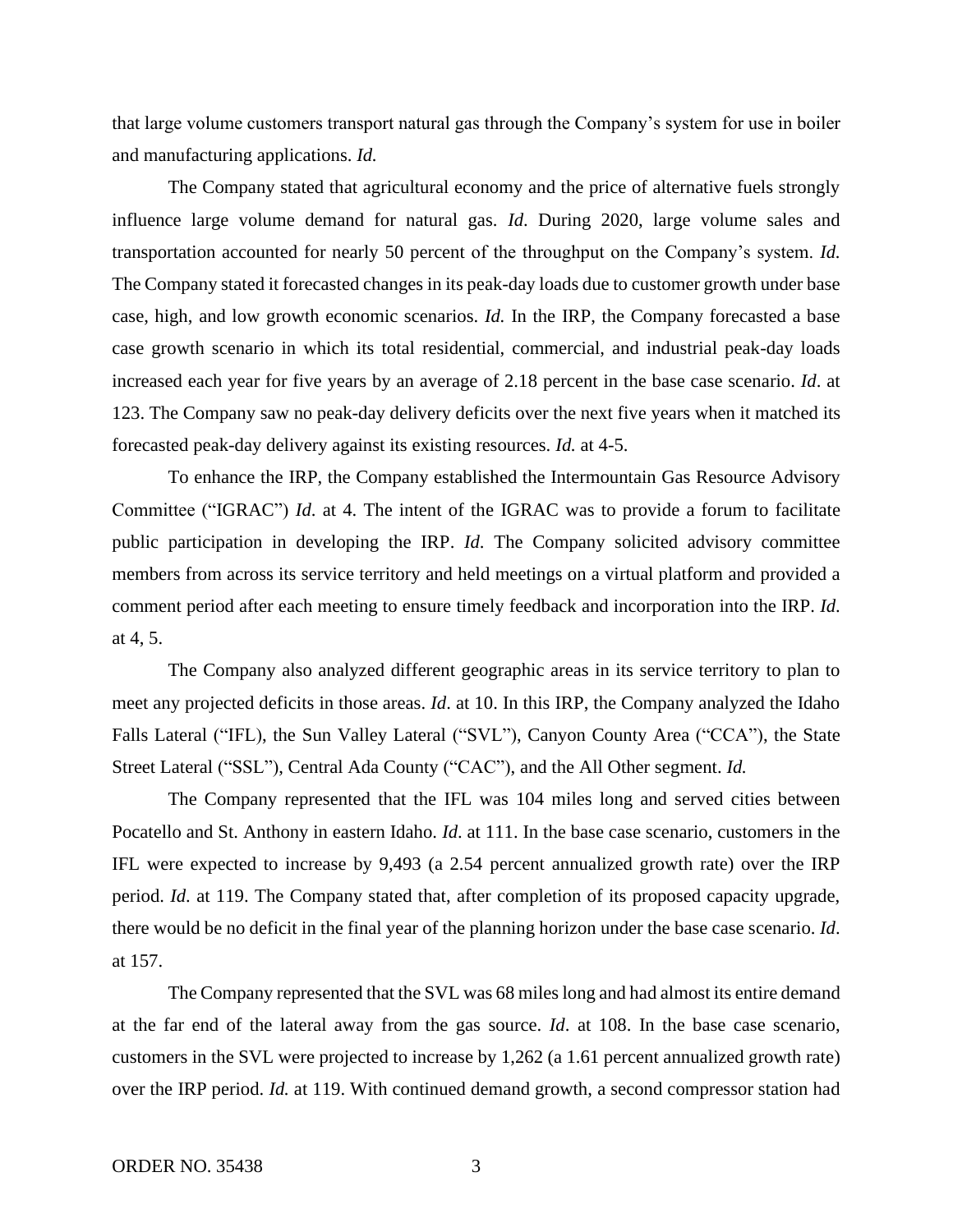been selected (Shoshone Compressor Station) to enhance the SVL further downstream from the existing Jerome Compressor. *Id*. at 110. The Company asserted this second station would be completed by 2023 and would increase capacity beyond the remaining five-year growth outlook of the IRP. *Id*. at 111.

The Company represented that the CCA consisted of an interconnected system of highpressure pipelines that served communities from Star Road west to Highway 95. *Id.* at 96. In the base case scenario, customers in the CCA were expected to increase by 15,324 (a 4.00 percent annualized growth rate) over the IRP period. *Id*. at 119. For this IRP, the Company represented a capacity enhancement was needed by both 2021 and 2023 to meet IRP growth predictions. *Id.* at 96. The Company stated that it selected Ustick Phase II (in the 2019 IRP) and Ustick Phase III to meet the IRP growth predictions. *Id.* at 100. The Company indicated that Ustick Phase II would be completed by the end of 2022 and Ustick Phase III would be completed in 2023. *Id.* 

The Company represented that the SSL in northwest Boise was 16 miles long and served the towns and areas of Middleton, Star, north Meridian, Eagle, and northern Boise. *Id*. In the base case scenario, SSL customers were expected to increase by 12,008 customers (a 3.25 percent annualized growth rate) for the IRP period. *Id*. at 119. The Company asserted this area was ideally suited for a pipeline retest and uprate on the 2.3 miles of 12-inch high-pressure ("HP") steel pipe on State Street and 2 miles of 4-inch HP steel pipe on Linder Road in conjunction with the installation of a HP regulator station. *Id.* at 101. The retest, uprate, and regulator station installation, the Company asserted, was the lowest cost option, would meet 2026 growth predictions, and would be completed in 2023. *Id*. at 104.

The Company represented that the CAC in the Boise area consisted of multiple highpressure and intermediate pressure pipeline systems. *Id*. at 104. In the base case scenario, CAC customers were expected to increase by 6,300 customers (a 1.77 percent annualized growth rate) during the IRP period. *Id*. at 119. The Company stated that, due to significant growth in Boise and Meridian, the CAC area of interest required a capacity enhancement by 2022 to meet IRP growth predictions. *Id.* at 104. The Company determined that installing a 3.7 mile, 12-inch HP steel pipe on Cloverdale Road from the Kuna Gate north to Victory Road (12-inch South Boise Loop) was the best option to meet IRP growth predictions. *Id.* at 105, 108. The Company represented that the 12-inch South Boise Loop was currently in the design phase, with construction planned to be completed in 2022. *Id*. at 108.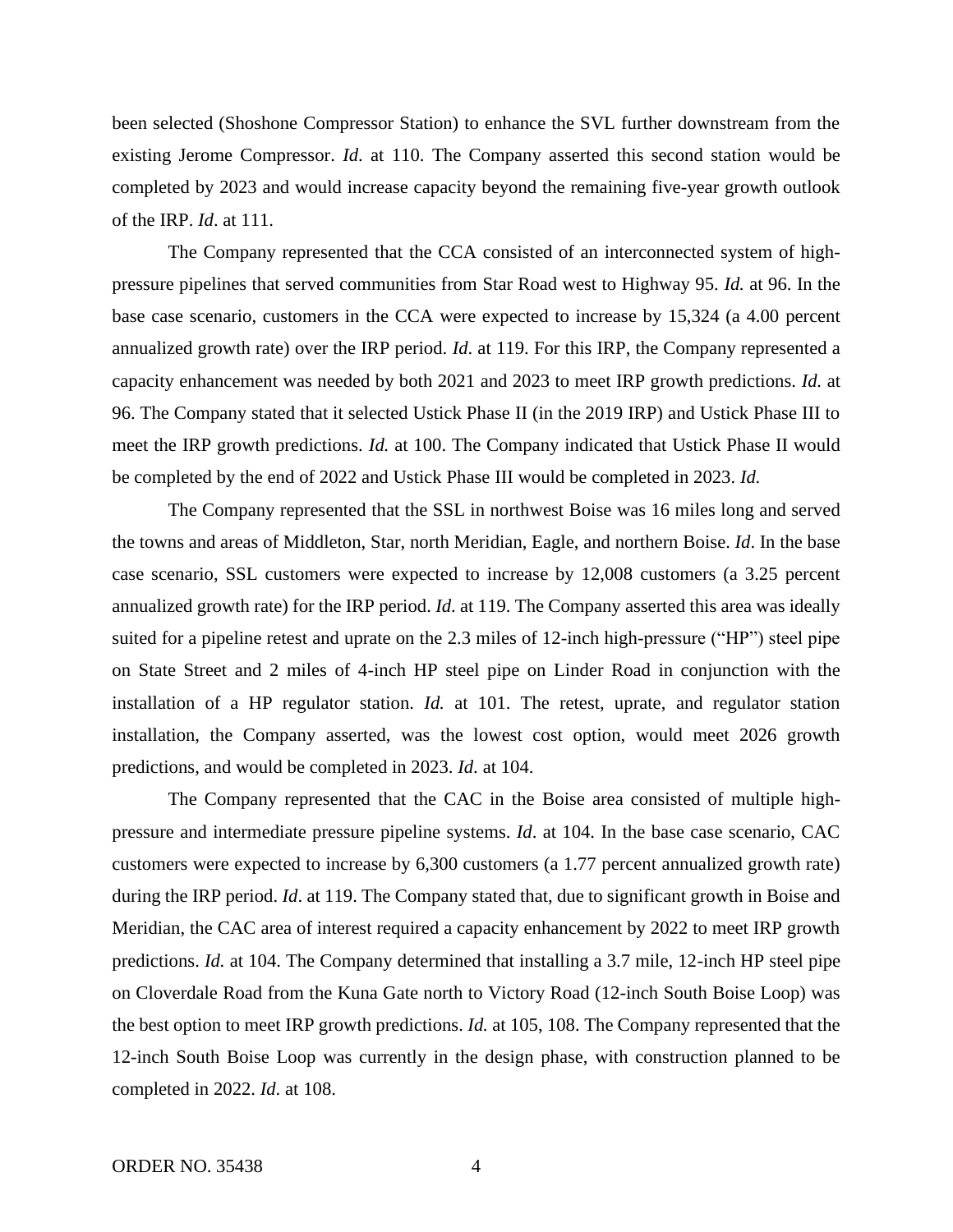In sum, the Company stated the IRP analyzed residential, commercial, and industrial customer growth and its impact on the Company's distribution system using design weather conditions under various scenarios. *Id*. at 5. The Company further stated it analyzed resources to meet any projected deficits within a framework of options to help determine the most cost-effective means to manage the deficits. *Id*. The Company stated these options allow its core market and firm transportation customers to rely on uninterrupted service now and in the future.

# **STAFF COMMENTS**

Staff believed that the Company's IRP satisfied Commission requirements, was reasonable, and should be acknowledged.

### **1. Demand Forecast**

Staff noted that the Company's demand forecast was used to determine the timing and capacity of new plant additions which will eventually be included in the Company's rate base. Staff believed the Company's methodology for estimating future demand was adequate.

Staff noted the Company forecasted changes in its peak-day loads due to customer growth under its low growth, base case, and high and low growth economic scenarios. Staff further noted the Company forecasted total residential, commercial, and industrial peak-day loads to increase each year for five years by an average of 1.14 percent (low growth), 2.18 percent (base case) and 3.10 percent (high growth). Staff Comments at 4.

Staff noted the Company identified the timing and magnitude of potential deficits on both a total system perspective and within its Areas of Interest ("AOI"). *Id.* Staff noted the Company evaluated and compared potential capacity improvement alternatives for each identified capacity deficit in its optimization model and calculated and compared the net present value ("NPV") cost, the amount of capacity, and capacity gain for each potential capacity improvement. *Id.* 

Per Staff's recommendation in the 2019 IRP, the Company validated the accuracy of peak estimates obtained from the per customer usage models in the 2021 IRP. However, Staff still believed, as it believed in the 2019 IRP, that the Company should quantify the effects of new building codes and the Company's energy efficiency programs and incorporate estimates into its per customer usage models.

### **2. Deficits and AOI Summaries**

Staff noted the Company projected the following deficits in its service territory over the 2021–2026 IRP planning period: (1) Canyon County AOI; (2) SSL; (3) CAC; (4) SVL; and (5)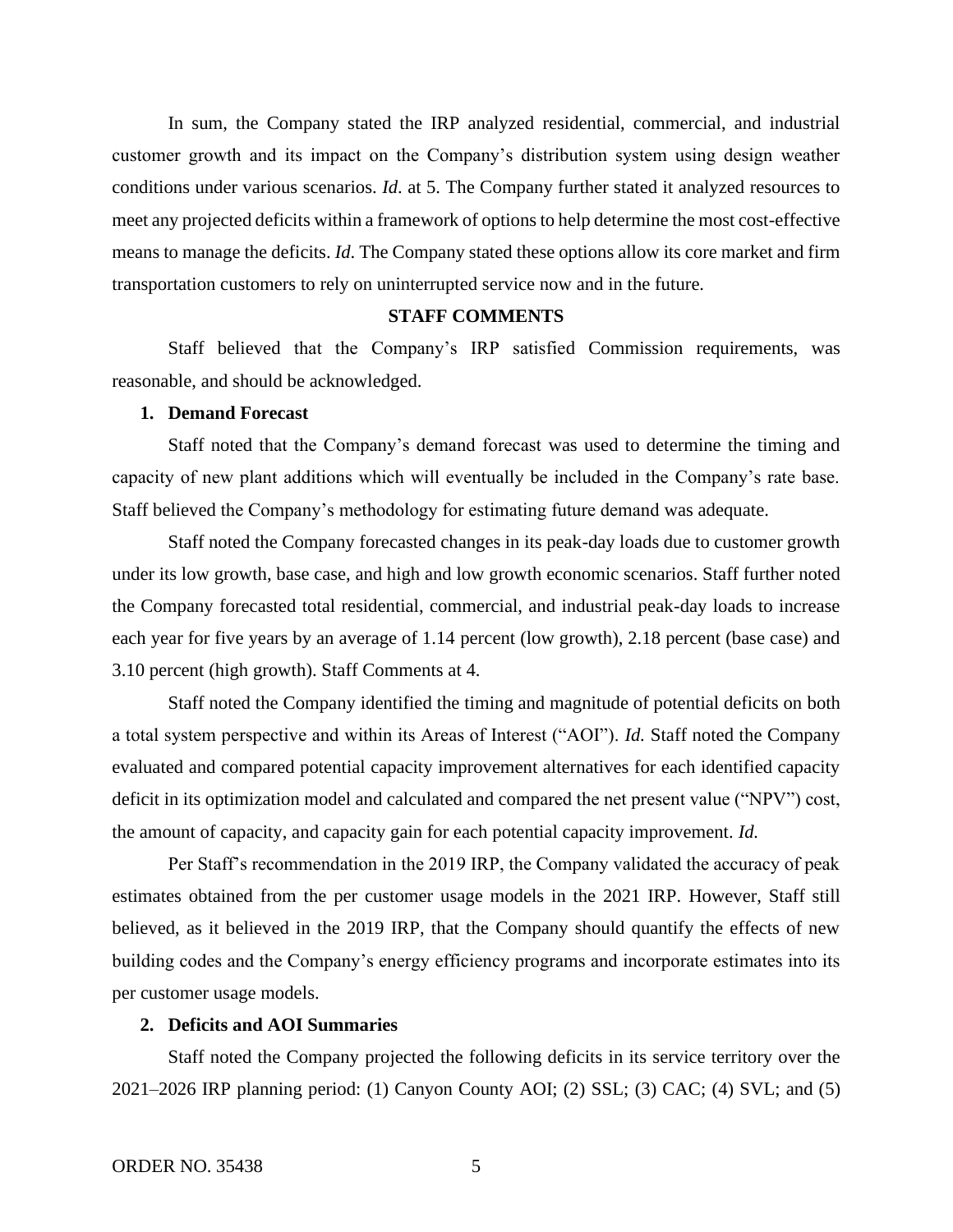IFL. *Id.* at 5. Staff noted the Company provided capacity analysis, identified when deficits would occur, and described enhancements to resolve identified deficits. Staff recommended the Company provide Staff with capacity and cost information as enhancement projects were completed and brought online.

## **3. Supply Options**

Staff stated the Company's service territory was located between the Western Canadian Sedimentary Basin ("WCSB") located in Alberta and British Columbia and the Rockies region located in Wyoming, Colorado, and Utah. Staff noted that a "bi-directional interstate pipeline operated by Northwest Pipeline runs through the Company's territory and enables purchases from both regions. The WCSB supplies approximately 79% of the Company's natural gas." *Id.* at 8.

Staff noted that the Company utilized natural gas storage as a capacity resource and currently had storage capacity at four facilities—one of which was owned by the Company and located in Nampa, Idaho.

# *a. Nampa LNG Facility*

Staff noted that, while liquifying natural gas is energy intensive and that using liquified natural gas to meet demand beyond needle peaking events was costly, gas from the Nampa facility was essential for meeting the IFL's needle peak demand. *Id.* at 9.

#### *b. Demand Side Management (DSM)*

Staff noted the Company continued to use the 2019 Conservation Potential Assessment ("CPA") conducted by Dunsky to estimate the 2021 IRP DSM therm savings. Staff was concerned that the Company's estimated therm savings may be overstated from using the 2019 CPA. Staff recommended the Company vet future CPA results to ensure the savings estimates and assumptions were reasonable and achievable. Staff cautioned that, as "the Company's DSM portfolio matures and begins to achieve higher levels of savings, the . . . portfolio will begin to have a bigger impact on avoiding costly upgrades to the Company's system" and, therefore, accurate CPA results were important. *Id.* 

# *c. DSM Avoided Cost*

Staff noted that the 2021 IRP avoided cost calculation did not include distribution costs. However, Staff further noted that it was refining the avoided cost calculation with the Company and the Company's Energy Efficiency stakeholder group.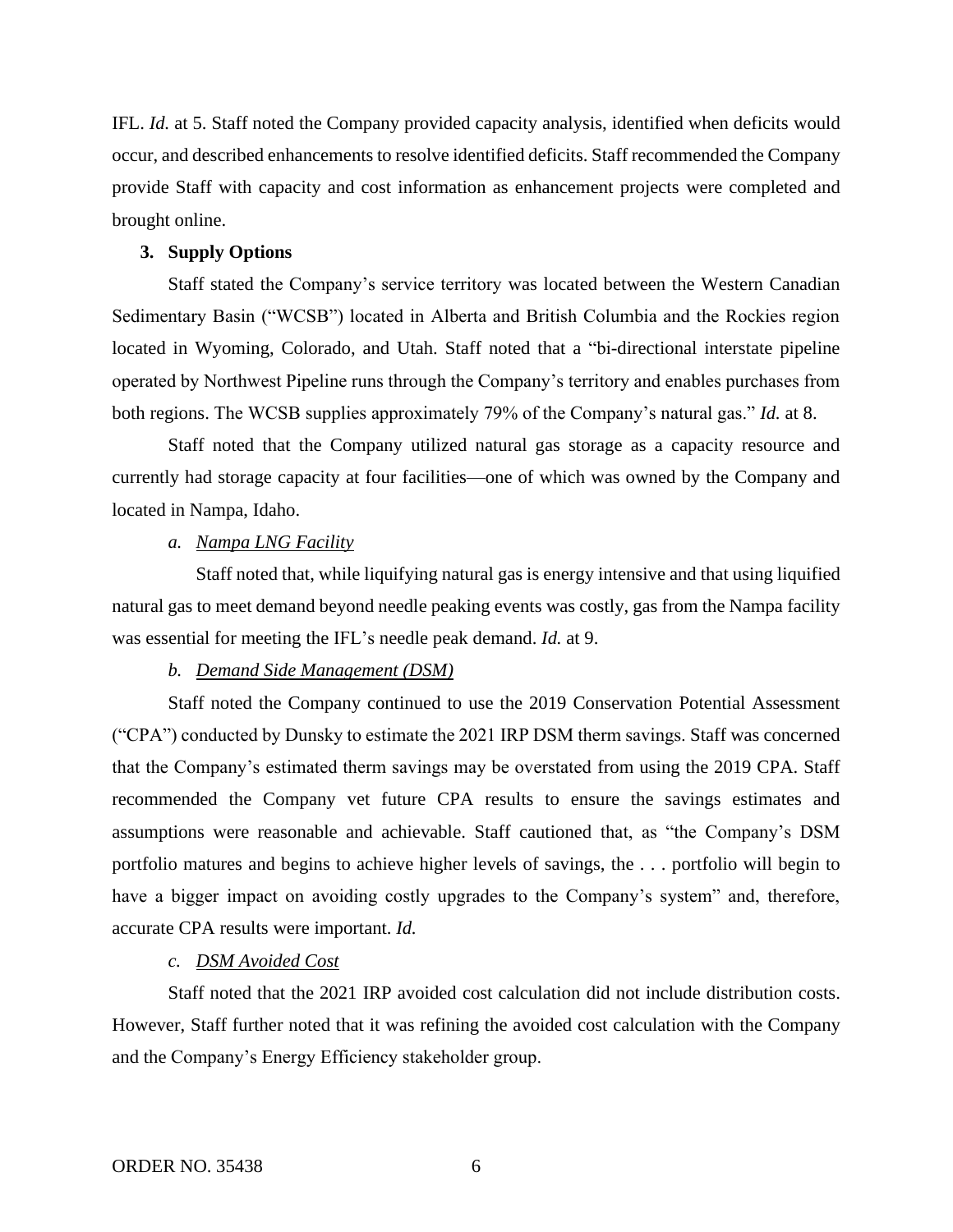#### *d. Renewable Natural Gas*

Staff stated that renewable natural gas ("RNG") was produced by the decomposition of organic material and was pipeline quality gas that was fully interchangeable with conventional natural gas. *Id.* at 10. Staff noted the Company's involvement with the development of the RNG industry in Idaho and that the Company currently had multiple RNG producers on its system in the Magic Valley and expected more. *Id.* at 11.

# **4. Progress Since the Previous IRP**

Staff appreciated the Company's incorporation of Staff's recommendations from the previous IRP in the 2021–2026 IRP, particularly in the following areas: (1) Cost-Effective Least Risk Solutions; (2) Peak Consumption Validation; and (3) use of the IGRAC. That said, Staff encouraged the Company to continue to enhance the Peak Consumption Validation process as more AMI data became available. Staff also believed the Company could increase participation in the IGRAC by providing materials to members before meetings and making IRP information accessible on its website. *Id.* at 12.

### **5. Lost and Unaccounted for Gas (LAUF)**

Staff recognized the Company's efforts in managing LAUF Gas and believed the Commission requirements were satisfied in this filing.

#### **6. Staff Recommendations**

Staff believed the Company's IRP met the Commission's requirements and recommended the Commission acknowledge it. Staff further recommended that the Company: (1) provide capacity enhancement project costs and NPV information when capacity improvement projects were completed and placed in service; and (2) continue to enhance public participation through the IGRAC process.

## **FINDINGS AND DISCUSSION**

The Company is a natural gas corporation and public utility. *See Idaho Code* §§ 61-116, - 117, and -129. The Commission has jurisdiction over the Company and the issues in this case under Title 61 of the Idaho Code, including *Idaho Code* § 61-501.

The Commission has reviewed the record, including the Company's IRP, and Staff's comments. Based on our review, the Commission finds the IRP substantially complies with the Commission's prior orders. The Commission thus acknowledges that the Company has filed its IRP. In doing so, we reiterate that an IRP is a working document that incorporates many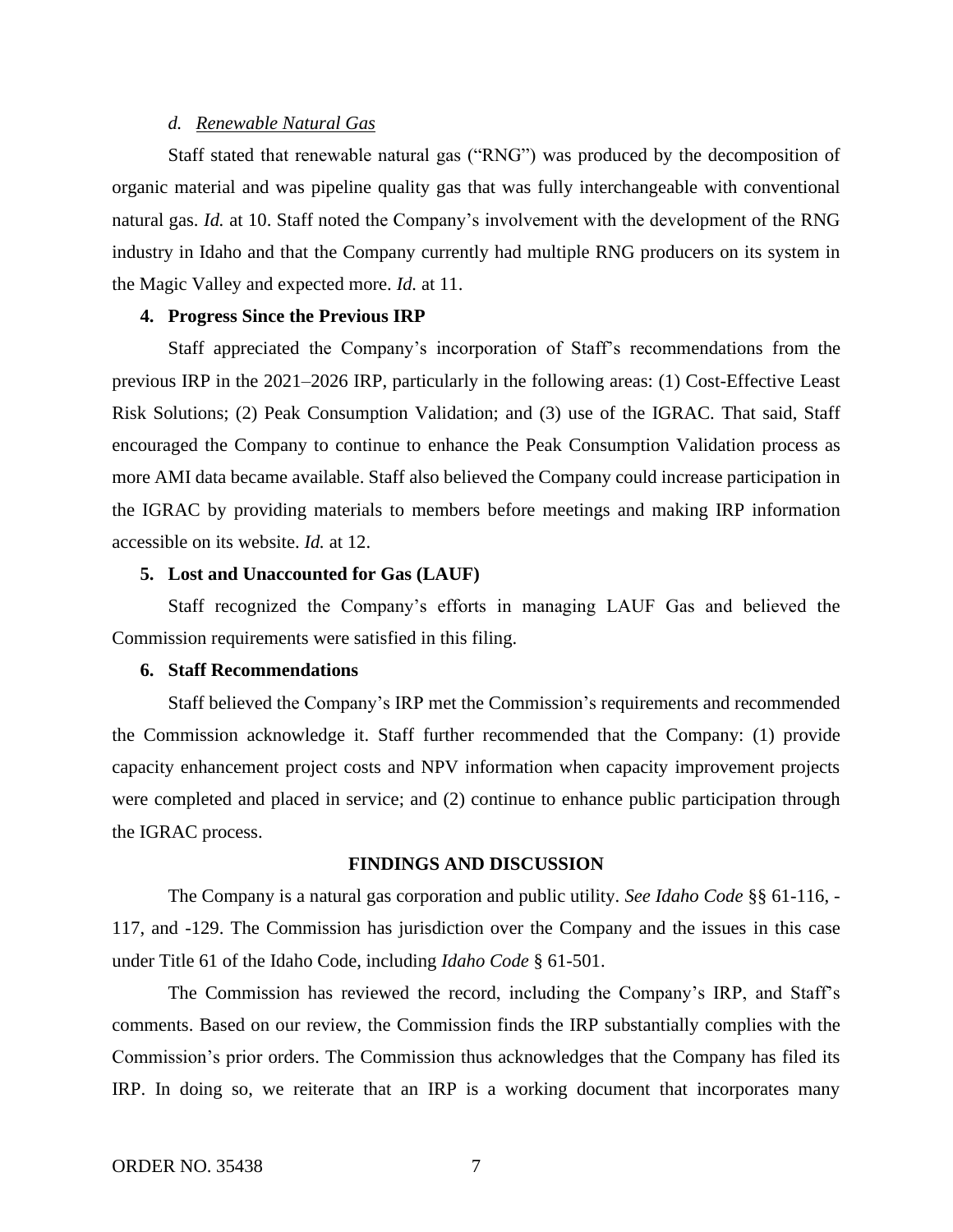assumptions and projections at a specific point in time. It is a plan, not a blueprint, and by issuing this Order we merely acknowledge the Company's ongoing planning process, not the conclusions or results reached through that process. With this Order, we do not approve the IRP or any resource acquisitions referenced in it, or endorse any particular element in it, and we offer no opinion on the prudency of the Company's election of its preferred resource portfolio. The appropriate place to determine the prudence of the IRP or the Company's decision to follow or not follow it, and the validation of predicted performance under the IRP, will be a general rate case or other proceeding in which the issue is noticed. Order Nos. 24981 and 25342.

The Commission also acknowledges Staff's comments and recommendations. In particular, we find it reasonable that the Company provide capacity enhancement project costs and NPV information when capacity improvement projects are completed and placed in service. We further find it reasonable that the Company continue to enhance public participation through the IGRAC process by providing materials to members before meetings and making IRP information accessible on its website.

*[Remainder of this page intentionally left blank]*